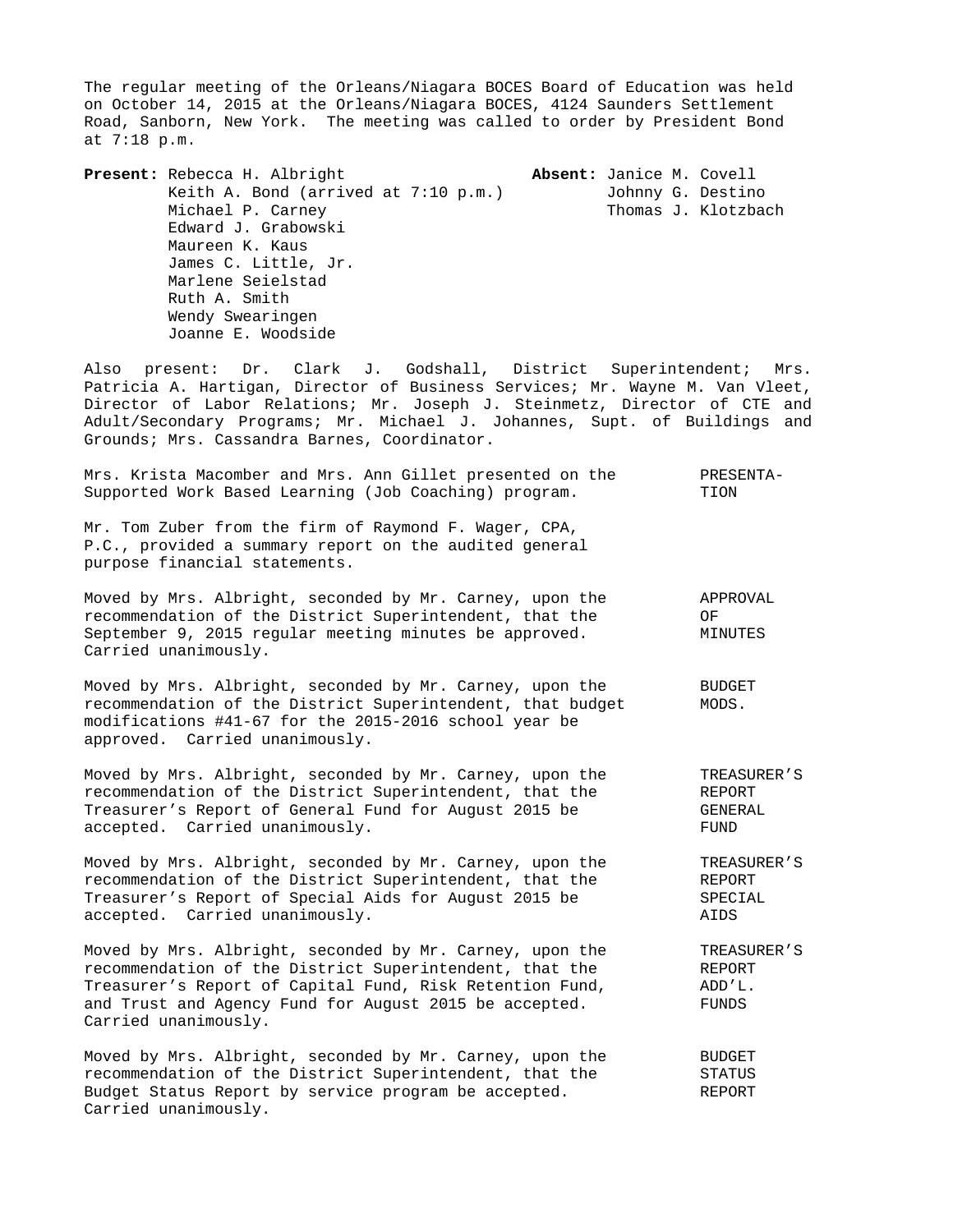**Facilities:** The three new BOCES LED building signs are BOARD installed. Installation of carbon monoxide detectors COMMITTEE is forthcoming. REPORTS **Career Education:** Will meet before the November board meeting at 6:30 p.m. **Audit:** Met this evening with the external auditor to review financial statements.

Dr. Godshall spoke about: Meeting with Sam Rafferty; SUPT. 2016-2017 regional calendar; potential for a veterinarian COMMENTS technician program; Chinese educators seeking an exchange program with BOCES; and Senator Robert Ortt presenting a check to BOCES and touring Niagara CTEC on October 29, 2015. Dr. Godshall reminded the board members the next meeting is Tuesday, November 10, 2015.

Moved by Mr. Carney, seconded by Mrs. Kaus, upon the BID AWARD recommendation of the District Superintendent, that the CO/OP recommendation of the District Superintendent, that the CO/OP<br>Board of Education accept the bids received for Co/Op ELECTRICITY Board of Education accept the bids received for Co/Op Electricity Commodity. Carried unanimously. The commodity commodity commodity of the commodity of the commodity

Moved by Mr. Carney, seconded by Mrs. Kaus, upon the recommendation of the District Superintendent, that the bid for Co/Op Electricity Commodity be awarded to the following low responsible bidders at an Indexed Based Adder option for the duration of one year:

## **Energy Cooperative of America, Inc. 1408 Sweet Home Road, Suite 8 Amherst, NY 14228**

## **At the index rate adders of SC1 @ \$0.0122, SC2D @ \$0.0126 and SC3 @ \$0.0122.**  (SC1-Lighting, SC2D-Small Commercial, SC3-Large Commercial) Carried unanimously.

Moved by Mr. Carney, seconded by Mrs. Kaus, upon the BID AWARD recommendation of the District Superintendent, that Moved by Mr. Carney, seconded by Mr. Mans, Special Co. 2010<br>
recommendation of the District Superintendent, that CO/OP<br>
the Board of Education accept the bids received for CHLORINE the Board of Education accept the bids received for THLORINE<br>Co/Op Chlorine and Pool Supplies. Carried unanimously. AND POOL Co/Op Chlorine and Pool Supplies. Carried unanimously.

Moved by Mr. Carney, seconded by Mrs. Kaus, upon the recommendation of the District Superintendent, that the bid for Co/Op Chlorine and Pool Supplies be awarded to the following low responsible bidders at an estimated cost of:

Frey Technologies, Inc. \$16,080.00 **2194 Penfield Rd. Walworth NY 14568 Amrex Chemical Co., Inc. \$18,294.55 117 E. Frederick St. Binghamton NY 13904 Riverside Chemical \$ 2,979.30 871 River Rd., POB 197 N. Tonawanda NY 14120** 

**SUPPLIES**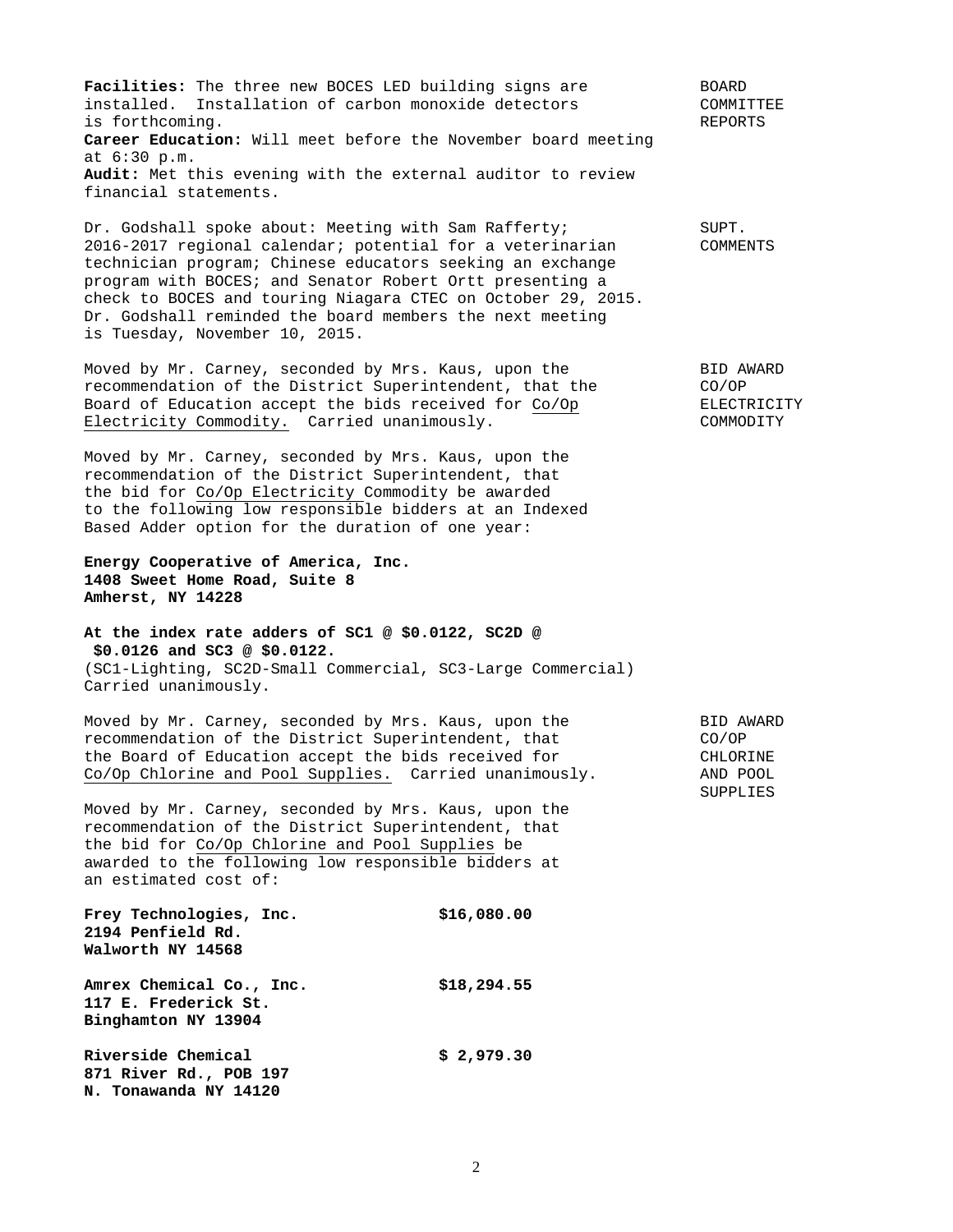**Chemical Distributors, Inc. \$ 1,818.70 80 Metcalfe St. Buffalo NY 14206** 

#### **TOTAL \$39,172.55**

Carried unanimously.

Moved by Mr. Carney, seconded by Mrs. Kaus, upon the Rame BID AWARD recommendation of the District Superintendent, that CO/OP the Board of Education accept the bids received for MAINTENANCE Co/Op Maintenance Supplies. Carried unanimously. SUPPLIES

Moved by Mr. Carney, seconded by Mrs. Kaus, upon the recommendation of the District Superintendent, that the bid for Co/Op Maintenance Supplies be awarded to the following low responsible bidders at an estimated cost of:

| Share Corporation<br>75 Monterey Rd.<br>Tonawanda NY 14150          | \$3,285.60 |
|---------------------------------------------------------------------|------------|
| John Deere Landscapes<br>1385 East $36th$ St.<br>Cleveland OH 44114 | \$6,537.25 |

Lakeside Sod Supply Co. \$4,454.25 **6660 Goodrich Rd. Clarence Center NY 14032** 

- **Pioneer Mfg. Company \$14,260.00 4529 Industrial Pkwy. Cleveland OH 44135**
- **Sherwin Williams Co. \$ 3,378.23 5871 South Transit Rd. Lockport NY 14094**
- **Home Depot \$21,452.37 5730 South Transit Rd. Lockport NY 14094**

#### **TOTAL \$53,367.70**

Carried unanimously.

Moved by Mr. Carney, seconded by Mrs. Kaus, that the  $\overline{A}$  AGREEMENT Orleans/Niagara BOCES hereby approves the agreement, as WITH THE submitted, with The Energy Cooperative of America, Inc., ENERGY for the purchase of electricity, term beginning after COOPERATIVE November 2015 and ending November 2016, and the Board OF authorizes the District Superintendent and/or his  $\blacksquare$  AMERICA, designee to sign the agreement upon approval of the  $INC$ . BOCES' school attorney and containing any revisions as approved by the school attorney. Carried unanimously.

Moved by Mr. Carney, seconded by Mrs. Kaus, that the **CONTRACT** Orleans/Niagara BOCES hereby approves the agreement, WITH as submitted, with Project Adventure, for inspection PROJECT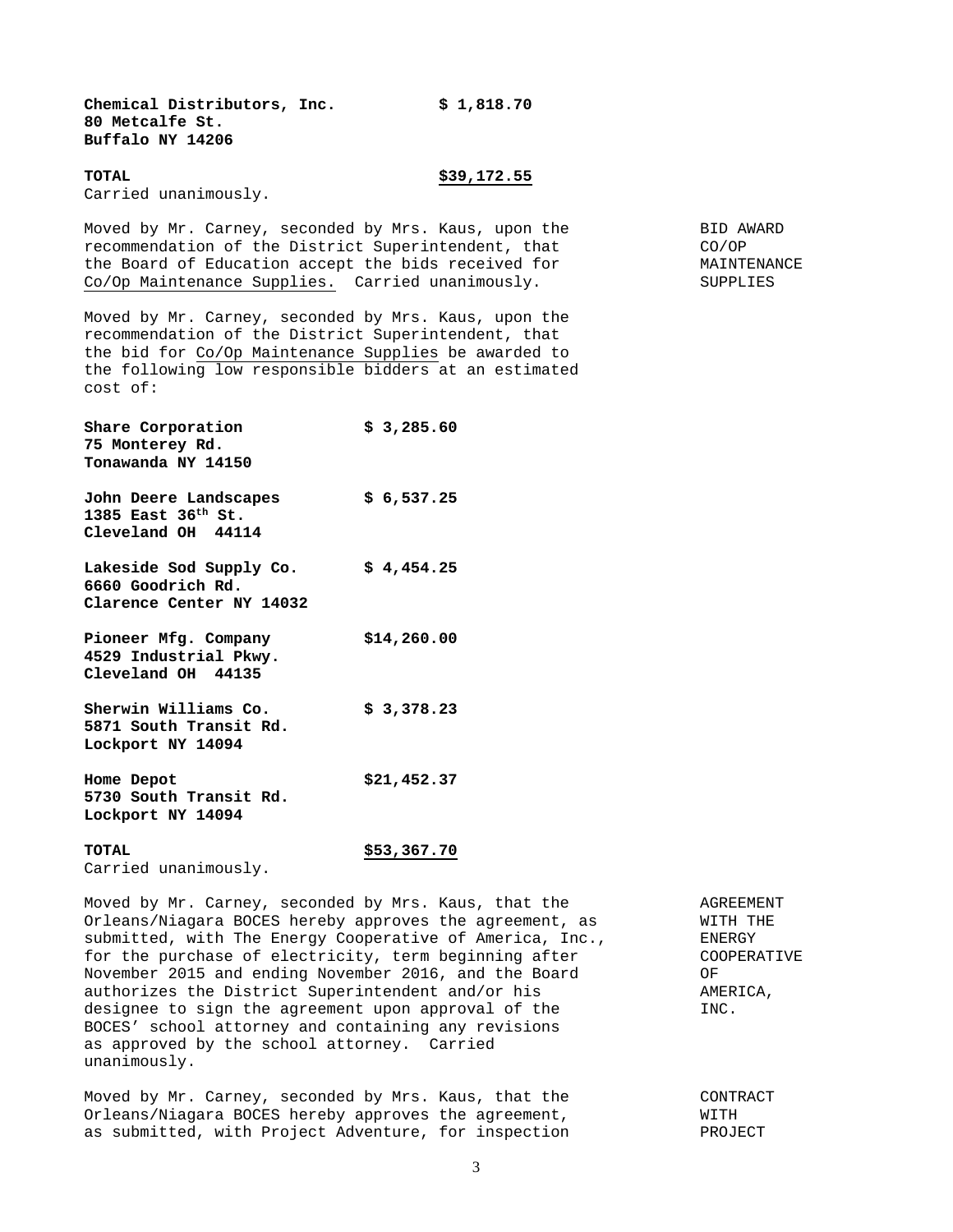services in the amount of \$1,550.00, and the Board ADVENTURE authorizes the District Superintendent and/or his designee to sign the agreement upon approval of the BOCES' school attorney and containing any revisions as approved by the school attorney. Carried unanimously.

Moved by Mr. Carney, seconded by Mrs. Kaus, upon the DISPOSAL recommendation of the District Superintendent, that  $O$ F ITEMS the Board of Education hereby approve the following items to be sold at auction:

2009 Ford E250 Van (Fleet #E) VIN# 1FTNE24W69DA38291 2009 Ford E250 Van (Fleet #F) VIN# 1FTNE24W09DA89107 2007 Ford E250 Van (Fleet #T7) VIN# 1FTNE24W17D41471 2007 Ford F250 Van (Fleet #T8) VIN# 1FTNE24W37DB41472 Carried unanimously.

Moved by Mrs. Albright, seconded by Mrs. Swearingen, CONTRACT that the Orleans/Niagara BOCES hereby approves WITH Contract No. PY2015-Y-03, as submitted, with the  $NIAGARA$ Niagara County Workforce Investment Board, and the COUNTY COUNTY<br>Board authorizes the Board President and/or the COUNTY WORKFORCE Board authorizes the Board President and/or the WORKFORCE MORKFORCE<br>District Superintendent to sign the agreement upon TINVESTMENT District Superintendent to sign the agreement upon INVESTMENT approval of the BOCES' school attorney and containing BOARD any revisions as approved by the school attorney. Carried unanimously.

Moved by Mrs. Albright, seconded by Mrs. Swearingen, The Monderton upon the recommendation of the District Superintendent, that the cash donation to purchase one iMac computer (\$1,049.00) from Beth Daboll, Orchard Park, NY, be accepted to be used by the special education program at North Tonawanda Learning Center. Carried unanimously.

Moved by Mrs. Albright, seconded by Mrs. Swearingen, BASIC upon the recommendation of the District Superintendent, FINANCIAL that the Board of Education acknowledges receipt of STATEMENT the Basic Financial Statement and Management Letter AND and accepts the Corrective Action Plan for the year **MANAGEMENT** ended June 30, 2015, completed by Raymond F. Wager, The Masser LETTER CPA, P.C. Carried unanimously.

Moved by Mrs. Albright, seconded by Mrs. Swearingen, ESTABLISHupon the recommendation of the District Superintendent, MENT OF that the BOCES Board of Education hereby approves an EXTRA extra classroom account be established for the culinary CLASSROOM arts class at the Niagara Career and Technical Education ACCOUNT Center. Carried unanimously.

Moved by Mrs. Albright, seconded by Mrs. Swearingen, ARTICULAthat the Orleans/Niagara BOCES hereby approves the TION TION<br>articulation agreement with Niagara County Community The AGREEMENT articulation agreement with Niagara County Community AGREEMENT College (NCCC), signed by NCCC on September 1, 2015 WITH and signed by the District Superintendent on NCCC September 9, 2015, as submitted. Carried unanimously.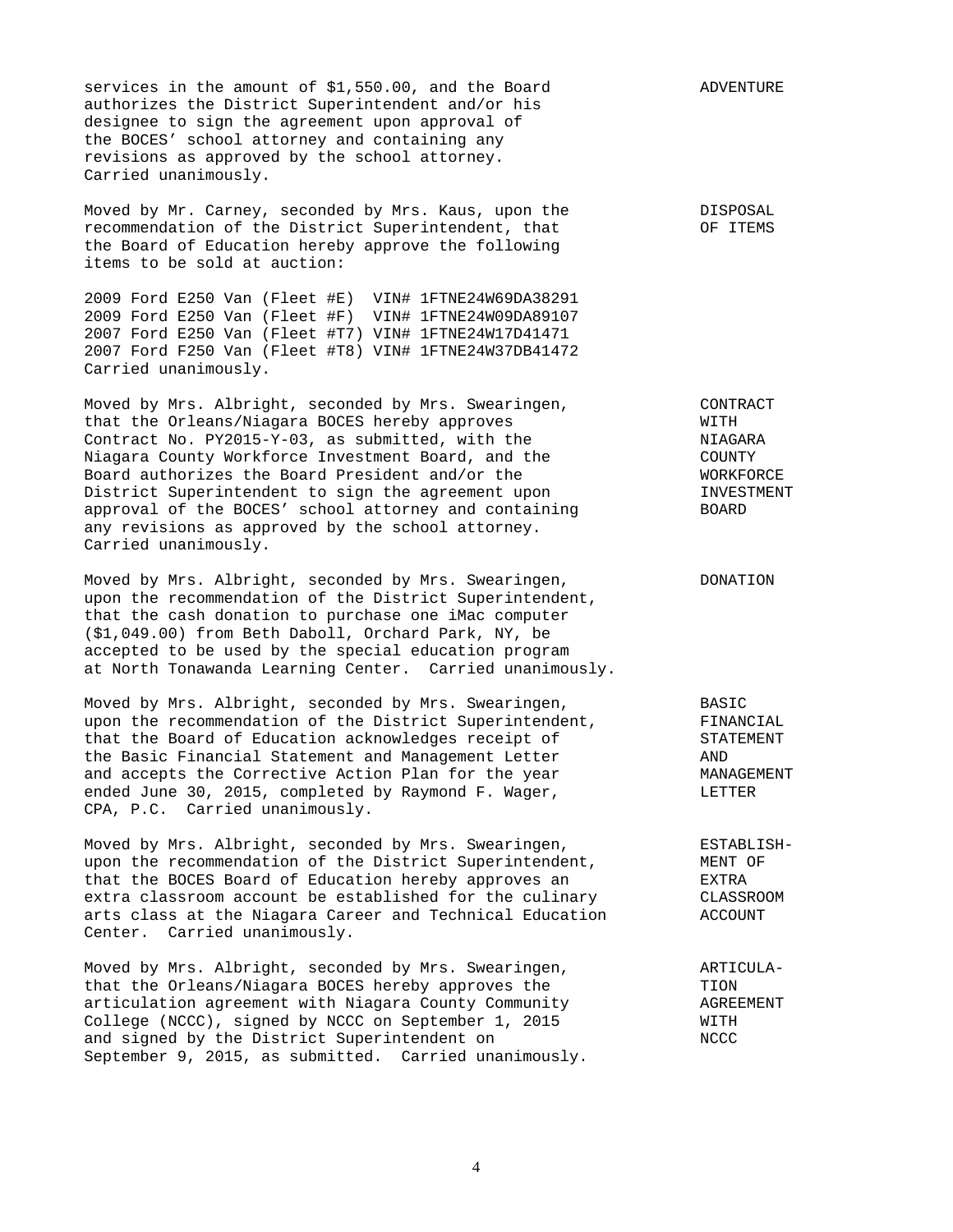Moved by Mrs. Albright, seconded by Mrs. Swearingen, The Mangled ARTICULA-<br>That the Orleans/Niagara BOCES hereby approves the The TION that the Orleans/Niagara BOCES hereby approves the TION TION<br>articulation agreement with Monroe Community College The AGREEMENT articulation agreement with Monroe Community College (MCC), signed by MCC on September 2, 2015 and signed WITH by the District Superintendent on September 9, 2015, MCC as submitted. Carried unanimously.

Moved by Mrs. Albright, seconded by Mr. Carney, upon CONTRACT the recommendation of the District Superintendent,  $NITH$ <br>that the Board of Education approves the contract,  $NATH$ that the Board of Education approves the contract, as submitted, with Harbridge Consulting Group, LLC, CONSULTING to provide actuarial services for compliance with GROUP, LLC GASB 43/45, for the fee of \$6,800.00, and does hereby authorize the District Superintendent or his designee to sign the contract upon approval by the school attorney and containing any revisions approved by the school attorney. Carried unanimously.

Moved by Mr. Carney, seconded by Mrs. Kaus, upon the RESIGNATION recommendation of the District Superintendent, that M. WENDHOLD the resignation of **Marsha Wenhold, English as a Second Language Teacher**, be accepted (due to retirement) effective September 30, 2015. Carried unanimously.

Moved by Mr. Carney, seconded by Mrs. Kaus, upon the RESIGNATION recommendation of the District Superintendent, that L. LARSON the resignation of **Linda Larson, Teacher Aide (Personal Care),** be accepted effective at the end of the day on August 31, 2015. Carried unanimously.

Moved by Mr. Carney, seconded by Mrs. Kaus, upon the RESIGNATION recommendation of the District Superintendent, that A. SCHWARTZ the resignation of **Alex Schwartz, Teacher Aide (Personal Care)**, be accepted effective at the end of the day on September 13, 2015. Carried unanimously.

Moved by Mr. Carney, seconded by Mrs. Kaus, upon the RESIGNATION recommendation of the District Superintendent, that G. WALSH the resignation of **Gina Walsh, Teacher Aide (Personal Care)**, be accepted effective at the end of the day on October 20, 2015. Carried unanimously.

Moved by Mrs. Kaus, seconded by Mr. Grabowski, upon POSITION the recommendation of the District Superintendent,  $INCREASE$ that the tenure area of English as a Second Language be increased by .5 FTE, effective September 11, 2015. Carried unanimously.

Moved by Mrs. Kaus, seconded by Mr. Grabowski, upon POSITION the recommendation of the District Superintendent,  $INCREASE$ that the job classification of Teacher Aide (Special Education) be increased by 1.0 FTE, effective September 14, 2015. Carried unanimously.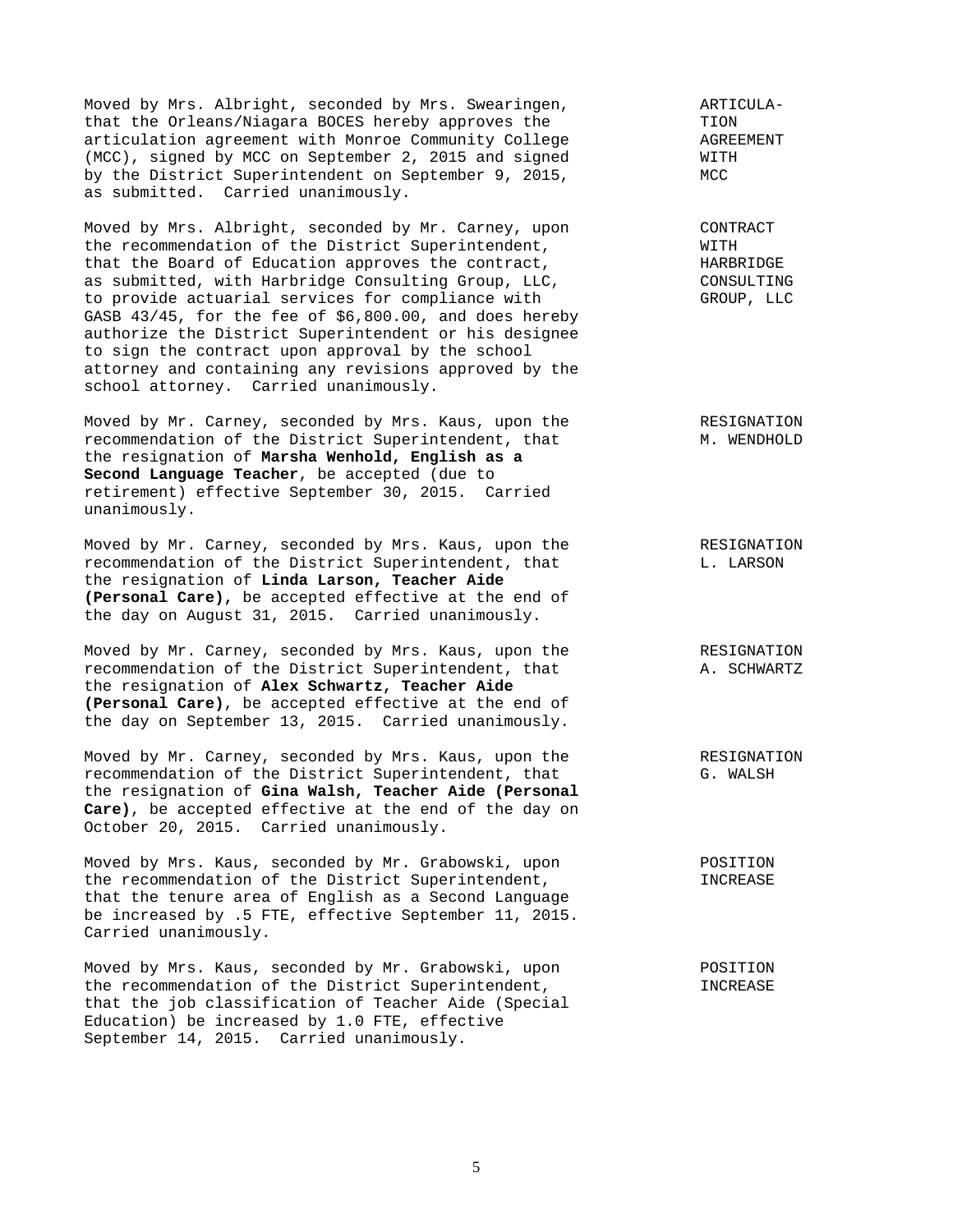Moved by Mrs. Kaus, seconded by Mr. Grabowski, upon POSITION the recommendation of the District Superintendent,  $I$  INCREASE that the job classification of Occupational Therapist be increased by .3 FTE, effective October 1, 2015. Carried unanimously.

Moved by Mrs. Kaus, seconded by Mr. Grabowski, that the RECALL following resolution be approved:

Whereas, there is a part-time (.2 FTE) vacancy in the job classification of Physical Therapy Assistant;

Therefore, Be It Resolved, **Cynthia McLaughlin,** who is currently on the preferred eligible list in that tenure area, is hereby recalled to full-time (1.0 FTE) employment in the job classification of Physical Therapy Assistant, effective October 5, 2015. Carried unanimously.

Moved by Mrs. Kaus, seconded by Mr. Grabowski, upon EXTENDED the recommendation of the District Superintendent, SICK that **Susan Majewski, Special Education Teacher**, be **LEAVE** LEAVE **LEAVE S. MAJEWSKI** granted up to 18 days of extended sick leave, effective when Ms. Majewski has exhausted her accrued sick leave, contingent upon the submission of required documentation. Such days of extended sick leave shall not remain accrued after the employee's return to work. Carried unanimously.

Moved by Mrs. Kaus, seconded by Mr. Grabowski, upon EXTENDED the recommendation of the District Superintendent,  $SICK$ <br>that **Megan Rankie, Special Education Teacher**, be SICK that **Megan Rankie, Special Education Teacher**, be LEAVE granted up to 25 days of extended sick leave, effective when Ms. Rankie has exhausted her accrued sick leave, contingent upon the submission of required documentation. Such days of extended sick leave shall not remain accrued after the employee's return to work. Carried unanimously.

Moved by Mrs. Kaus, seconded by Mr. Grabowski, upon APPOINTMENT the recommendation of the District Superintendent, CERT. PROB. that **Kristine Henn, Tonawanda, NY**, having initial K. HENN certification in the area of speech and language disabilities, is hereby appointed to probationary status in the tenure area of **Education of Speech and Hearing Handicapped Children**, in accordance with the agreement between Orleans/Niagara BOCES and the Orleans/Niagara BOCES Teachers' Association, effective September 28, 2015 through September 27, 2019, at an annual full-time salary of NPC 1 (\$39,742) plus master's degree (\$1,200). Carried unanimously.

Moved by Mrs. Kaus, seconded by Mr. Grabowski, upon APPOINTMENT the recommendation of the District Superintendent,  $CERT. PROB.$ <br>that Jovce Shear, East Amherst, NY, having and the CERT. SHEAR that **Joyce Shear, East Amherst, NY**, having professional certification in the area of English to speakers of other languages, is hereby appointed to probationary status in the tenure area of **English as a Second Language**, in accordance with the agreement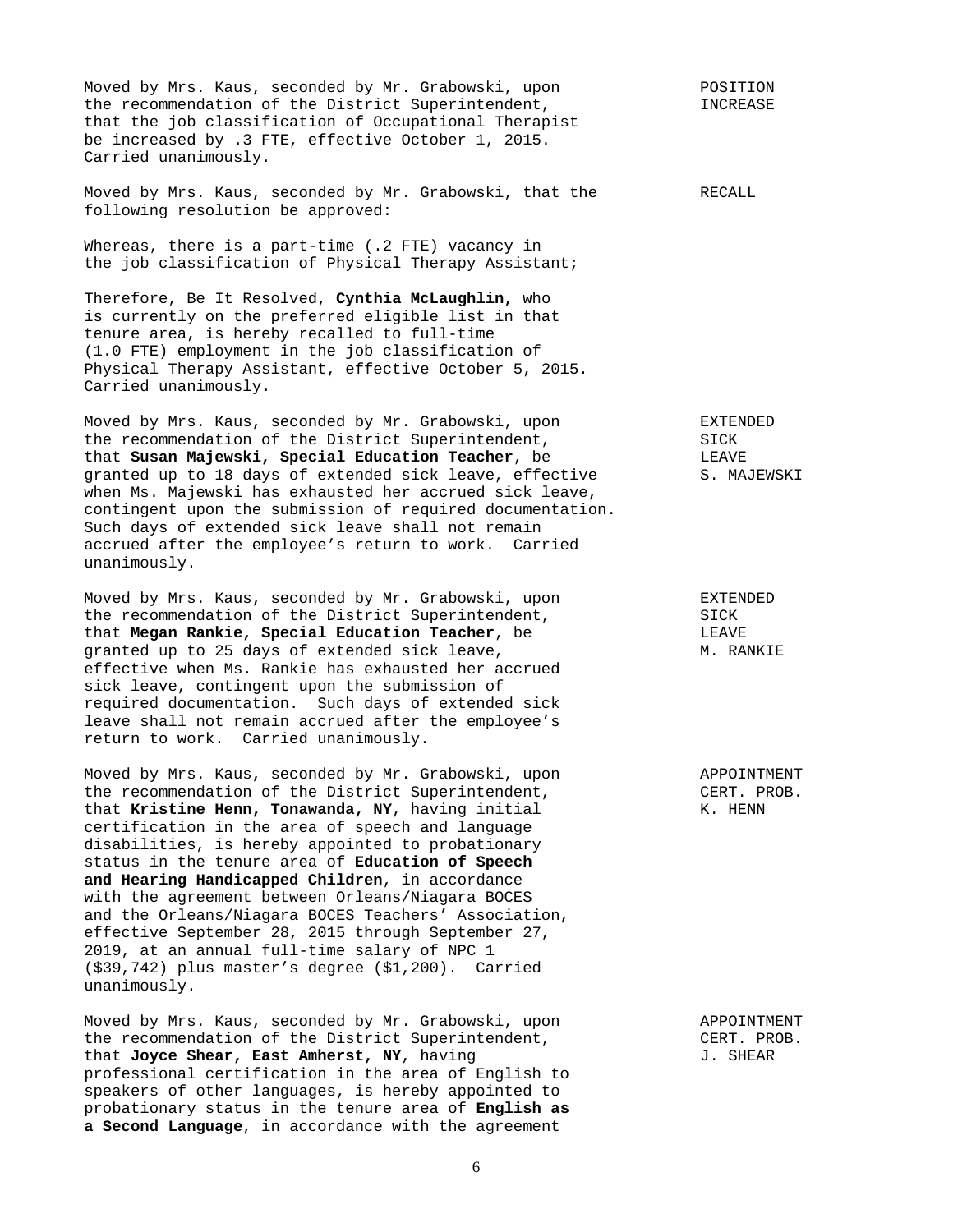between Orleans/Niagara BOCES and the Orleans/Niagara BOCES Teachers' Association, effective October 15, 2015 through October 14, 2019, at an annual full-time salary of PC 2  $(545, 653)$  plus master's degree  $(1, 200)$ . Carried unanimously.

Moved by Mrs. Kaus, seconded by Mr. Grabowski, upon APPOINTMENT the recommendation of the District Superintendent, CERT. PROB. that **Jacquelyn Coyle, Depew, NY,** having initial  $J. \text{COTLE}$ certification in the area of business and marketing and having applied for initial certification in the area of coordinator of work-based learning programs for career development extension, be appointed to probationary status in the tenure area of **Instructional Support Services in Curriculum and Differentiated Instruction, Incorporating the Analysis of Student Performance Data,** in accordance with the agreement between the Orleans/Niagara BOCES and the Orleans/Niagara BOCES Staff Specialist Association, effective October 22, 2015 through October 21, 2019, unless terminated sooner, with at an annual full-time eleven-month salary of \$55,000.00 to be pro-rated. Carried unanimously.

Moved by Mr. Carney, seconded by Mr. Grabowski, upon the APPOINTMENT recommendation of the District Superintendent, that CERTIFIED **Rachel Kress, Wilson, NY**, having initial certification R. KRESS in the area of English to speakers of other languages, be appointed to the part-time position of .5 FTE English as a Second Language Teacher, effective September 15, 2015 through June 30, 2016, unless terminated sooner, at a full-time salary of NPC 1 (\$39,742) to be pro-rated. Carried unanimously.

Moved by Mr. Carney, seconded by Mr. Grabowski, upon the APPOINTMENT recommendation of the District Superintendent, that MENTOR pursuant to the Orleans/Niagara BOCES mentoring program plan and regulations of the Commissioner of Education (8 NYCCR Sections 80.34-(b)(2) and 100.2(dd)), that the following individuals be appointed to serve as a **Mentor**, effective as indicated below, unless terminated sooner, at a stipend of \$500 for the school year (to be pro-rated if an individual's service as a Mentor commences after September 1, 2015 or is discontinued prior to June 30, 2016). The appointment of the individual(s) is contingent upon their participation in any required training as scheduled by the BOCES.

| Name                 | <b>Effective Dates</b> |
|----------------------|------------------------|
| Christine Burdick    | $9/23/15 - 6/30/16$    |
| Laura Koeppel        | $9/14/15 - 6/30/16$    |
| Kimm Markovich       | $9/23/15 - 6/30/16$    |
| Kristina Miles       | $9/23/15 - 6/30/16$    |
| Julie Smith          | $9/28/15 - 6/30/16$    |
| Lori Smith           | $9/1/15 - 6/30/16$     |
| Carried unanimously. |                        |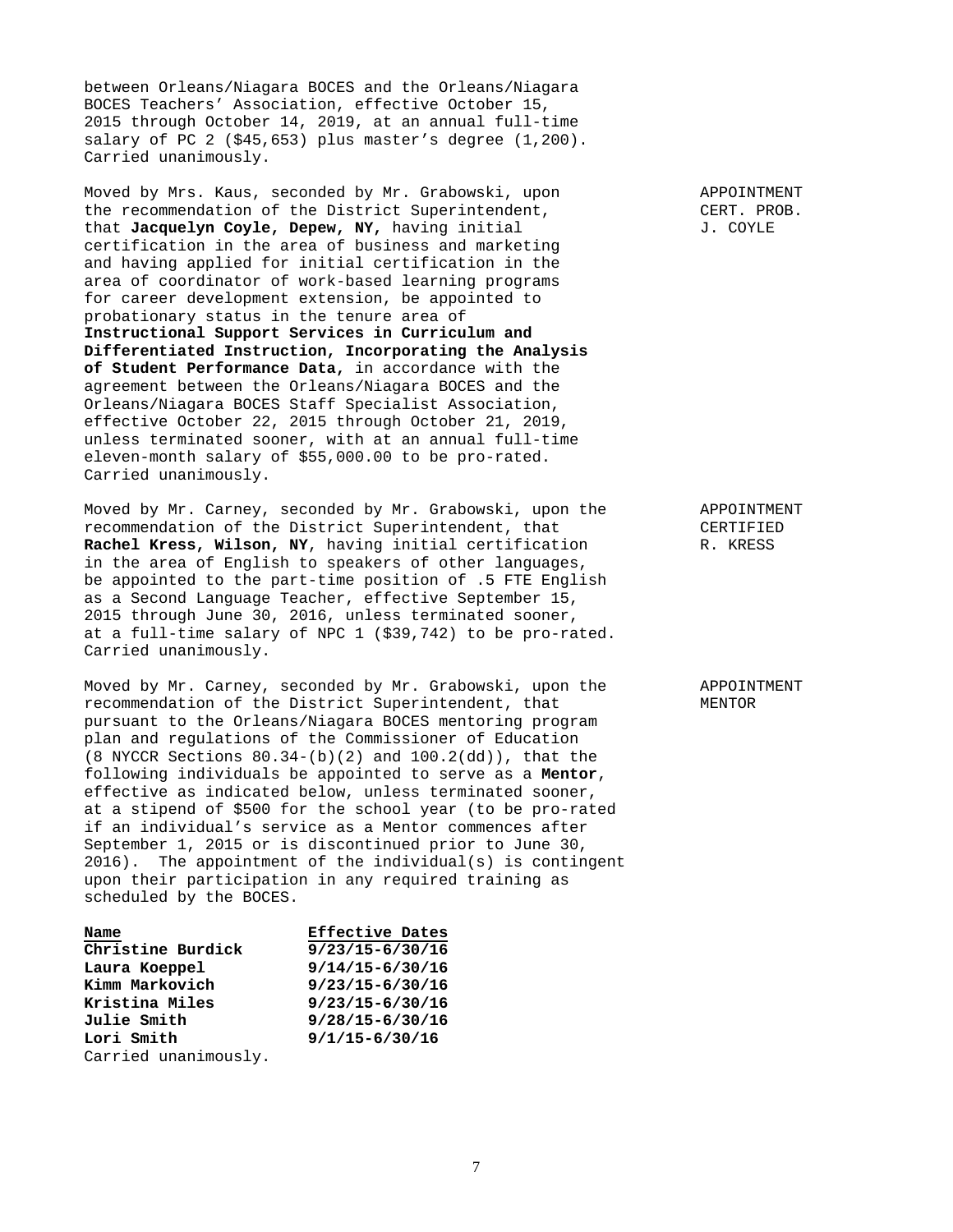Moved by Mr. Carney, seconded by Mr. Grabowski, upon the APPOINTMENT<br>recommendation of the District Superintendent, that SKILLSUSA recommendation of the District Superintendent, that SKILLSCOOT SKILLS **Scott Brauer, Machine Shop Instructor**, be appointed to the position of SkillsUSA Lead Advisor for the Niagara ADVISOR<br>Career and Technical Education Center, at a stipend of S. BRAUER Career and Technical Education Center, at a stipend of \$750.00, for the 2015-2016 school year (through June 30, 2016) unless terminated sooner. Carried unanimously.

Moved by Mr. Carney, seconded by Mr. Grabowski, upon the APPOINTMENT recommendation of the District Superintendent, that SKILLSUSA **Kara Kirk, School Social Worker**, be appointed to the LEAD LEAD<br>position of SkillsUSA Lead Advisor for the Orleans ADVISOR position of SkillsUSA Lead Advisor for the Orleans Career and Technical Education Center, at a stipend K. KIRK of \$750.00, for the 2015-2016 school year (through June 30, 2016) unless terminated sooner. Carried unanimously.

Moved by Mr. Carney, seconded by Mr. Grabowski, upon the APPOINTMENT recommendation of the District Superintendent, that the CONTINUING following individual(s) be appointed to serve on a EDUCATION part-time basis in the continuing education program, at the hourly salary listed, with no fringe benefits, except as required by law, effective as indicated below through June 30, 2016, unless terminated sooner. The employment of the individuals shall be at-will and at the pleasure of the Board of Education. Additionally, services of the individuals shall be utilized solely on an as-needed basis at the discretion of the District Superintendent.

# **Adult Masonry Instructor (\$22.00 per hour)**

**Anthony Molinaro Lockport, NY Effective Date: 9/21/15** 

**Adult HVAC Instructor (\$20.00 per hour) Nicholas DiFelice Ransomville, NY Effective Date: 9/21/15** 

**Teacher Aide – LPN (\$11.00 per hour) Elaine Sheehan Lockport, NY Effective Date: 9/21/15** 

**Teacher Aide – Night School (\$11.00 per hour) Rene Becht Sanborn, NY Effective Date: 10/5/15**  Carried unanimously.

Moved by Mrs. Kaus, seconded by Mr. Carney, upon the APPOINTMENT recommendation of the District Superintendent. that recommendation of the District Superintendent, that the following individual(s) be appointed without HOSPITAL benefits, except as required by law, to the part-time TEACHER position of Home/Hospital Teacher at an hourly salary of \$26.42 for instructional time and an hourly salary of \$11.80 per hour for planning time effective as indicated below. The employment of the individuals shall be at-will and at the pleasure of the Board of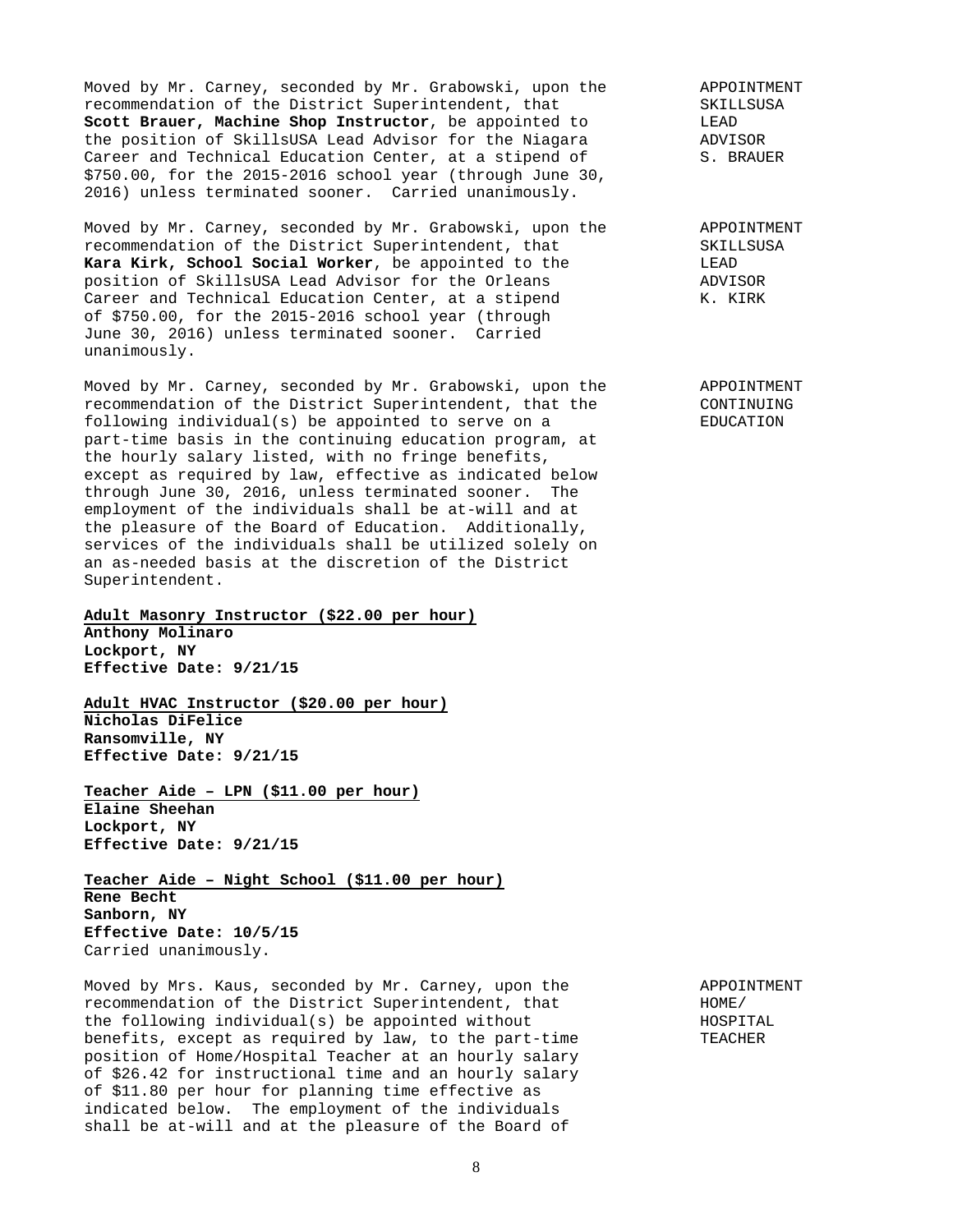Education. The employment of the individual(s) shall be utilized solely on an as-needed basis at the discretion of the District Superintendent. Employment shall be automatically discontinued effective June 30, 2016, unless terminated sooner.

**Lisa Wright Kenmore, NY Effective Date: 9/21/15** Carried unanimously.

Moved by Mrs. Kaus, seconded by Mr. Carney, upon the APPOINTMENT recommendation of the District Superintendent, that  $NON-CENT$ .<br>The NON-CERT. Linda Larson, Lockport, NY, be appointed to the **PROB.** position of **Teacher Aide (Special Education)**, to serve L. LARSON a 52-week probationary period, effective September 1, 2015, at an annual full-time salary of \$13,983.00. Ms. Larson is permitted to carryover 43.5 days of accrued sick leave. Carried unanimously.

Moved by Mrs. Kaus, seconded by Mr. Carney, upon the APPOINTMENT recommendation of the District Superintendent, that NON-CERT. Alex Schwartz, Lockport, NY, be appointed to the PROB. position of **Teacher Aide (Special Education)**, to serve A. SCHWARTZ a 52-week probationary period, effective September 14, 2015, at an annual full-time salary of \$11,242.00. Mr. Schwartz is permitted to carryover 12 days of accrued sick leave. Carried unanimously.

Moved by Mrs. Kaus, seconded by Mr. Carney, upon the APPOINTMENT recommendation of the District Superintendent, that NON-CERT. Jay Kaplewicz, Medina, NY, be appointed to the  $J.KAPLEWICZ$ position of **Teacher Aide (Personal Care)**, effective September 22, 2015 through June 30, 2016, unless terminated sooner, at an hourly salary of \$9.25. Carried unanimously.

Moved by Mrs. Kaus, seconded by Mr. Carney, upon the APPOINTMENT recommendation of the District Superintendent, that NON-CERT. **Susan Parker, Certified Occupational Therapy Assistant** S. PARKER (provisional civil service status), be increased from .7 FTE to 1.0 FTE, effective October 12, 2015, at an annual full-time salary of \$34,500.00 to be pro-rated. Carried unanimously.

Moved by Mrs. Kaus, seconded by Mr. Carney, upon the APPOINTMENT<br>recommendation of the District Superintendent, that ANON-CERT. recommendation of the District Superintendent, that **David Quiett, Barker, NY, having successfully completed PERMANENT** his probationary period (11/13/14-11/12/15), be D. QUIETT appointed to permanent status in the position of **Cleaner,**  effective November 12, 2015. Carried unanimously.

Moved by Mrs. Kaus, seconded by Mr. Carney, upon the APPOINTMENT recommendation of the District Superintendent, that VOLUNTEER the following individuals are hereby appointed to serve as **Volunteer** with no compensation, on an asneeded basis, as determined by the District Superintendent, to perform services including assisting students with individual and group lessons, observing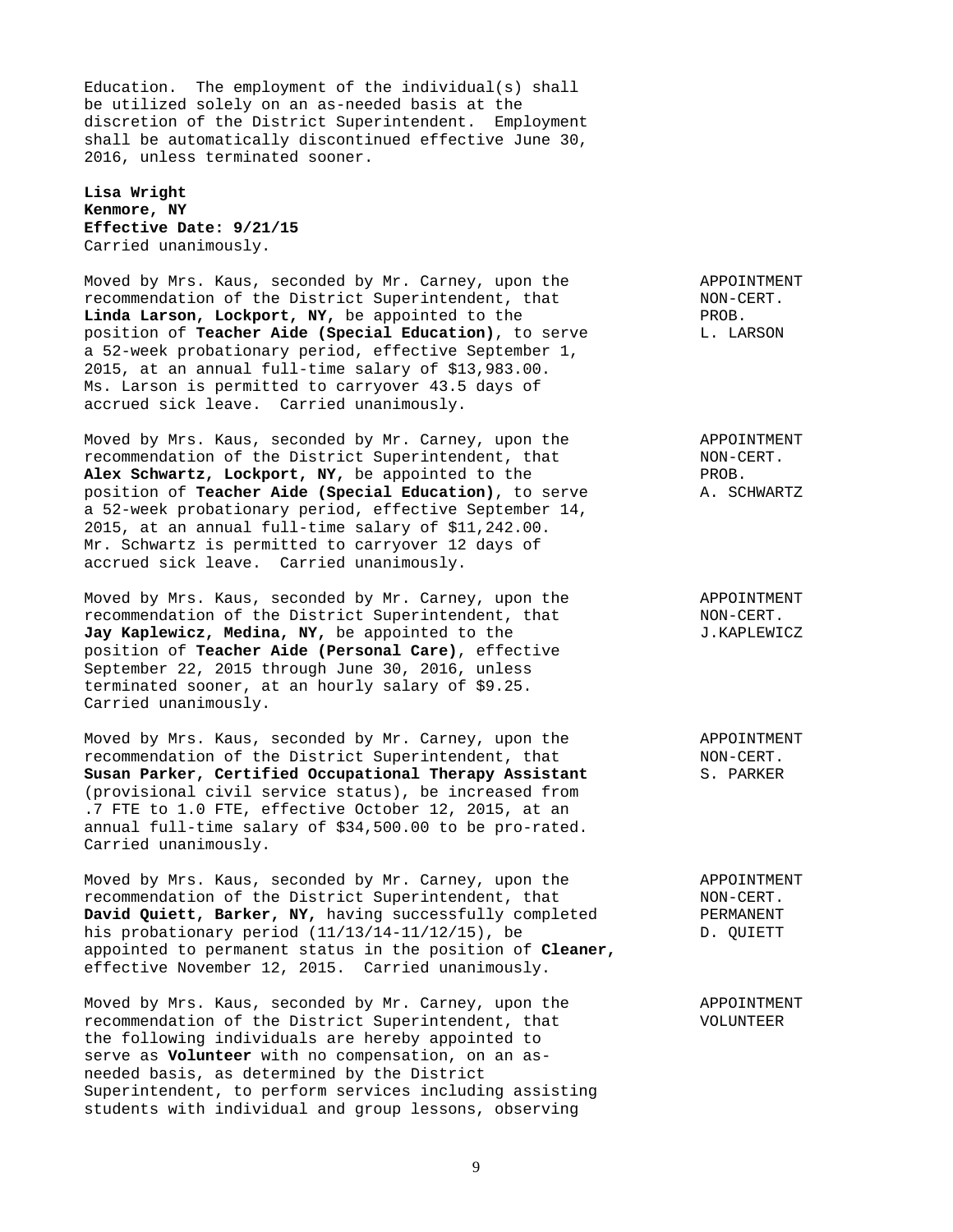students during academic activities and other related services and activities, and/or to promote and aid BOCES programs.

**Tamara Dowdall Medina, NY Effective Dates: 10/5/15-10/31/15** 

**Nicolas Lee Niagara Falls, NY Effective Dates: 10/1/15-10/30/15** 

**David Mickey Lockport, NY Effective Dates: 9/1/15-11/30/15 Student at Buffalo State College** 

**Kimberly Siresi Lancaster, NY Effective Dates: 9/11/15-12/20/15 Student at Buffalo State College** Carried unanimously.

Moved by Mrs. Kaus, seconded by Mr. Carney, upon the APPOINTMENT recommendation of the District Superintendent, that SUBSTITUTE<br>Jennifer Schultz, Lewiston, NY, be appointed without SCHOOL Jennifer Schultz, Lewiston, NY, be appointed without benefits, except as required by law or contract, to COUNSELOR<br>the position of **Substitute School Counselor**, effective J. SCHULTZ the position of **Substitute School Counselor**, effective September 14, 2015 through June 30, 2016, unless terminated sooner, with services to be utilized on an as-needed basis at the discretion of the District Superintendent, at a rate of \$125.00 per full day. Service shall be at-will and at the pleasure of the Board of Education. Carried unanimously.

Moved by Mrs. Kaus, seconded by Mr. Carney, upon the APPOINTMENT recommendation of the District Superintendent, that SUBSTITUTE<br> **Kyle Hinchcliffe, Hilton, NY,** be appointed without TEACHER Kyle Hinchcliffe, Hilton, NY, be appointed without benefits except as required by law or contract, to (CERTIFIED)<br>the position of **Substitute Teacher (Certified),** at **hetaphy HINCHCLIFFE** the position of **Substitute Teacher (Certified),** at a rate of \$125.00 per full day, effective September 30, 2015 through June 30, 2016, unless terminated sooner, while he continuously remains in his current assignment substituting for a physical education teacher. Employment shall automatically be discontinued effective June 30, 2016, unless employment is terminated sooner. Service shall be at-will and at the pleasure of the Board of Education. Carried unanimously.

Moved by Mrs. Kaus, seconded by Mr. Carney, upon the APPOINMENT recommendation of the District Superintendent, that SUBSTITUTE<br>
Susan Brown, North Tonawanda, NY, be appointed without HOME **Susan Brown, North Tonawanda, NY**, be appointed without **HOME** HOME<br>benefits except as required by law or contract, to the **HECON** ECONOMICSbenefits except as required by law or contract, to the position of **Substitute Home Economics - General** GENERAL **Teacher (Certified)**, at a rate of \$34.77 per hour, TEACHER effective September 30, 2015 through June 30, 2016, (CERTIFIED)<br>unless terminated sooner, while she continuously S. BROWN unless terminated sooner, while she continuously remains in her current assignment substituting for a home economics teacher. The substitute employment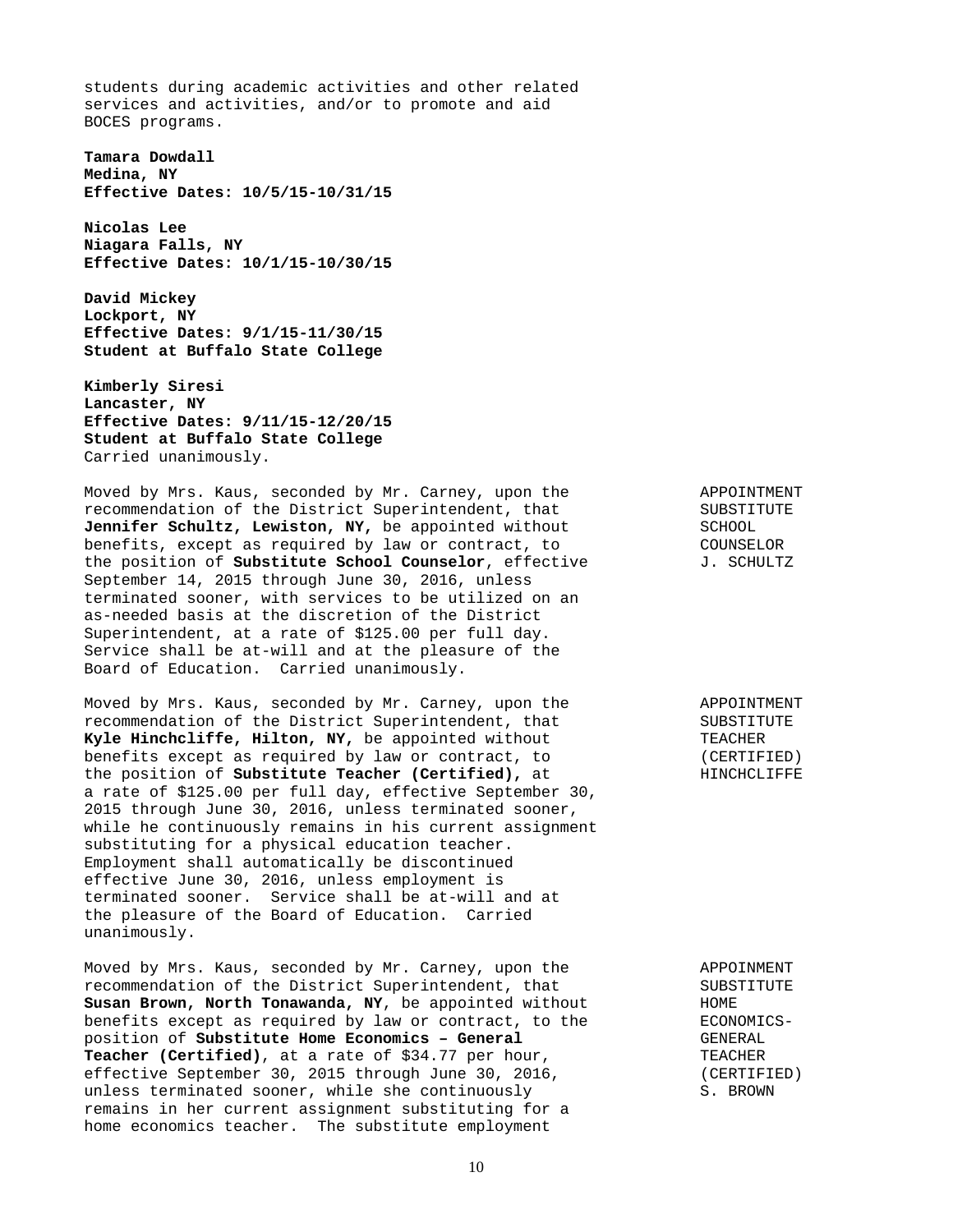shall automatically be discontinued effective June 30, 2016, unless employment is terminated sooner. Service shall be at-will and at the pleasure of the Board of Education. Carried unanimously.

Moved by Mrs. Kaus, seconded by Mr. Carney, upon the APPOINTMENT recommendation of the District Superintendent, that SUBSTITUTE the following individuals be appointed without benefits, TEACHER except as required by law, to the position of **Substitute** (CERTIFIED) **Teacher (Certified)**, effective as indicated below, with services to be utilized on an as-needed basis at the discretion of the District Superintendent, at a daily rate of \$85.00. Employment shall automatically be discontinued effective June 30, 2016 unless employment is terminated sooner. Service shall be at-will and at the pleasure of the Board of Education.

**Meghan Couche** Gene Newman **Williamsville, NY Lockport, NY** 

**Effective Date: 9/8/15 Effective Date: 9/17/15** 

**Joseph Wilkie Buffalo, NY Effective Date: 9/8/15** Carried unanimously.

Moved by Mrs. Seielstad, seconded by Mrs. Kaus, upon the APPOINTMENT recommendation of the District Superintendent, hat the SUBSTITUTE following individuals be appointed without benefits, except TEACHER as required by law, to the position of **Substitute Teacher** (NON-CERT.) **(Non-Certified)**, effective as indicated below, with services to be utilized on an as-needed basis at the discretion of the District Superintendent, at a daily rate of \$80.00. Employment shall automatically be discontinued effective June 30, 2016 unless employment is terminated sooner. Service shall be at-will and at the pleasure of the Board of Education.

| Cherry Graham           | Vincent Piaskowski, Jr. |  |
|-------------------------|-------------------------|--|
| Ellenville, NY          | Niagara Falls, NY       |  |
| Effective Date: 9/21/15 | Effective Date: 9/21/15 |  |
| Carried unanimously.    |                         |  |

Moved by Mrs. Seielstad, seconded by Mrs. Kaus, upon the APPOINTMENT recommendation of the District Superintendent, that the SUBSTITUTE following individual(s) be appointed without benefits, TEACHER<br>except as required by law, to the position of **Substitute** AIDE except as required by law, to the position of **Substitute Teacher Aide (Certified)**, effective as indicated below, (CERTIFIED) with services to be utilized on an as-needed basis at the discretion of the District Superintendent, at a daily rate of \$65.00. Employment shall automatically be discontinued effective June 30, 2016, unless employment is terminated sooner. Service shall be at-will and at the pleasure of the Board of Education.

**Meghan Couche Denise Fleming** Williamsville, NY **North Tonawanda**, NY **Effective Date: 9/8/15 Effective Date: 9/17/15** Carried unanimously.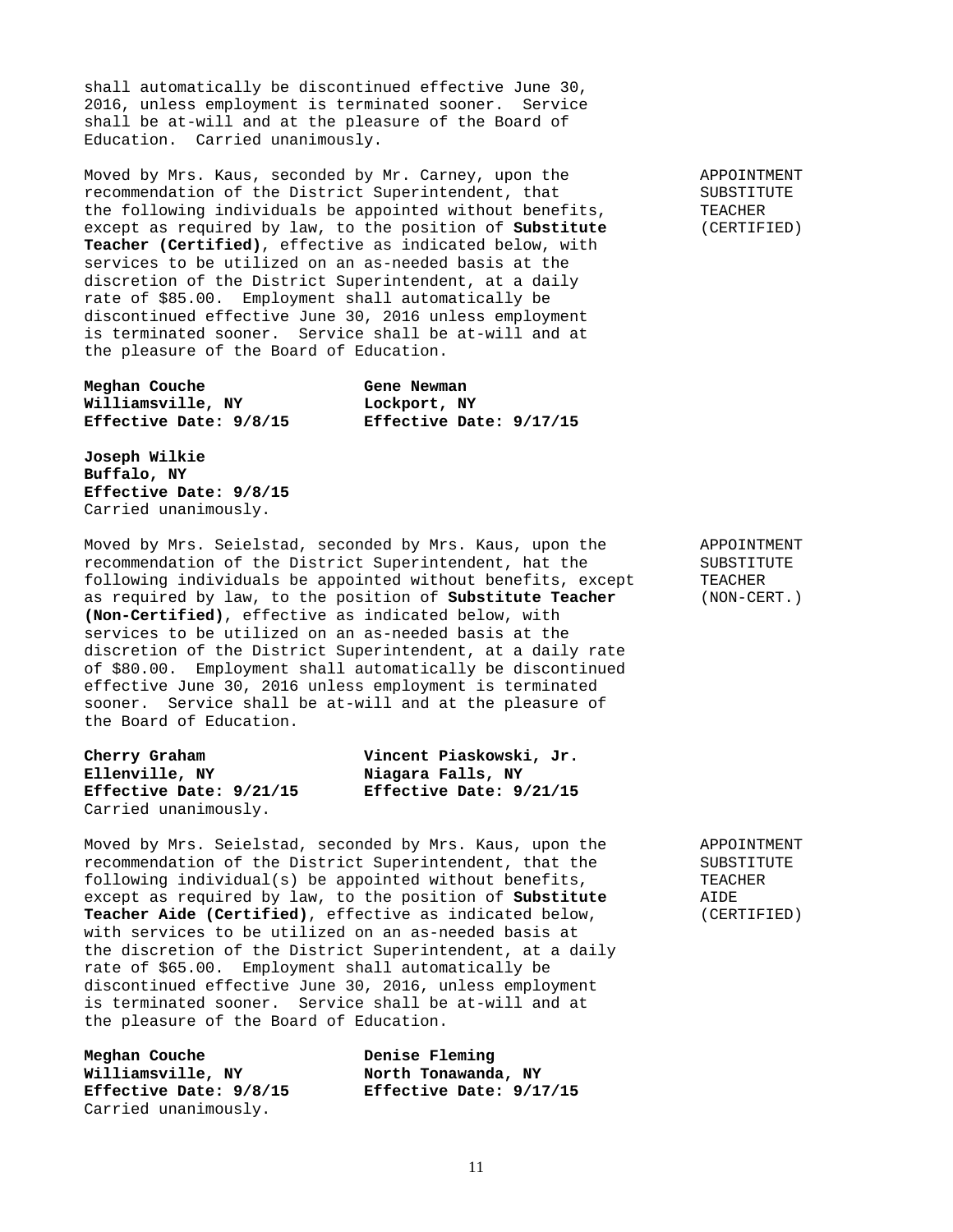Moved by Mrs. Kaus, seconded by Mr. Carney, upon the APPOINTMENT recommendation of the District Superintendent, that the SUBSTITUTE<br>following individual(s) be appointed, without benefits, TEACHER following individual(s) be appointed, without benefits, TEACI<br>except as required by law, to the position of **Substitute** AIDE except as required by law, to the position of Substitute **Teacher Aide (Non-Certified)**, effective as indicated (NON-CERT.) below, with services to be utilized on an as-needed basis at the discretion of the District Superintendent, at a rate of \$60.00 per day. Employment shall automatically be discontinued effective June 30, 2016, unless employment is terminated sooner. Service shall be at-will and at the pleasure of the Board of Education.

Bethany Zeiner **Dolores** Parker **Medina, NY**<br>**Effective Date: 9/10/15** Bffective I

**Effective Date: 9/10/15 Effective Date: 9/10/15** 

**Hope Washburn Medina, NY Effective Date: 9/28/15** Carried unanimously.

Moved by Mrs. Kaus, seconded by Mr. Carney, upon the APPOINTMENT recommendation of the District Superintendent, that the SUBSTITUTE following individual(s) be appointed, without benefits, TEACHER<br>except as required by law, to the position of **Substitute** AIDE except as required by law, to the position of Substitute **Teacher Aide (Non-Certified)**, effective upon hire as a (NON-CERT.) Personal Care Aide, with services to be utilized on an as-needed basis at the discretion of the District Superintendent, at a rate of \$60.00 per day. Employment shall automatically be discontinued effective June 30, 2016, unless employment is terminated sooner. Service shall be at-will and at the pleasure of the Board of Education.

**Jay Kaplewicz Medina, NY** Carried unanimously.

Moved by Mrs. Kaus, seconded by Mr. Carney, upon the CONFERENCE recommendation of the District Superintendent, that the REQUESTS following conference requests be approved:

- 1) **Edward Ahrens, Delivery of TASC Grant**, Albany, NY, September 11-12, 2015. Est. cost: \$275.00. Funded through EPE.
- 2) **Susan Diemert, NYACCE Fall Board Meeting**, Latham, NY, September 29-30, 2015. Est. cost: \$219.00. Funded through EPE.
- 3) **Michael Weyrauch**, **Future Superintendents Academy**, Albany, NY, October 16-17, 2015. No cost to BOCES.
- 4) **Carol Bush, Statewide Professional Development Framework Workshop**, Albany, NY, October 26-28, 2015. Est. cost: \$335.00. Funded through school improvement.
- 5) **Charles Diemert, Susan Diemert and Joseph Steinmetz, Inspiring the Future of Workforce Conference**, Syracuse, NY, October 26-28, 2015. Est. cost: \$2,539.00. Funded through EPE.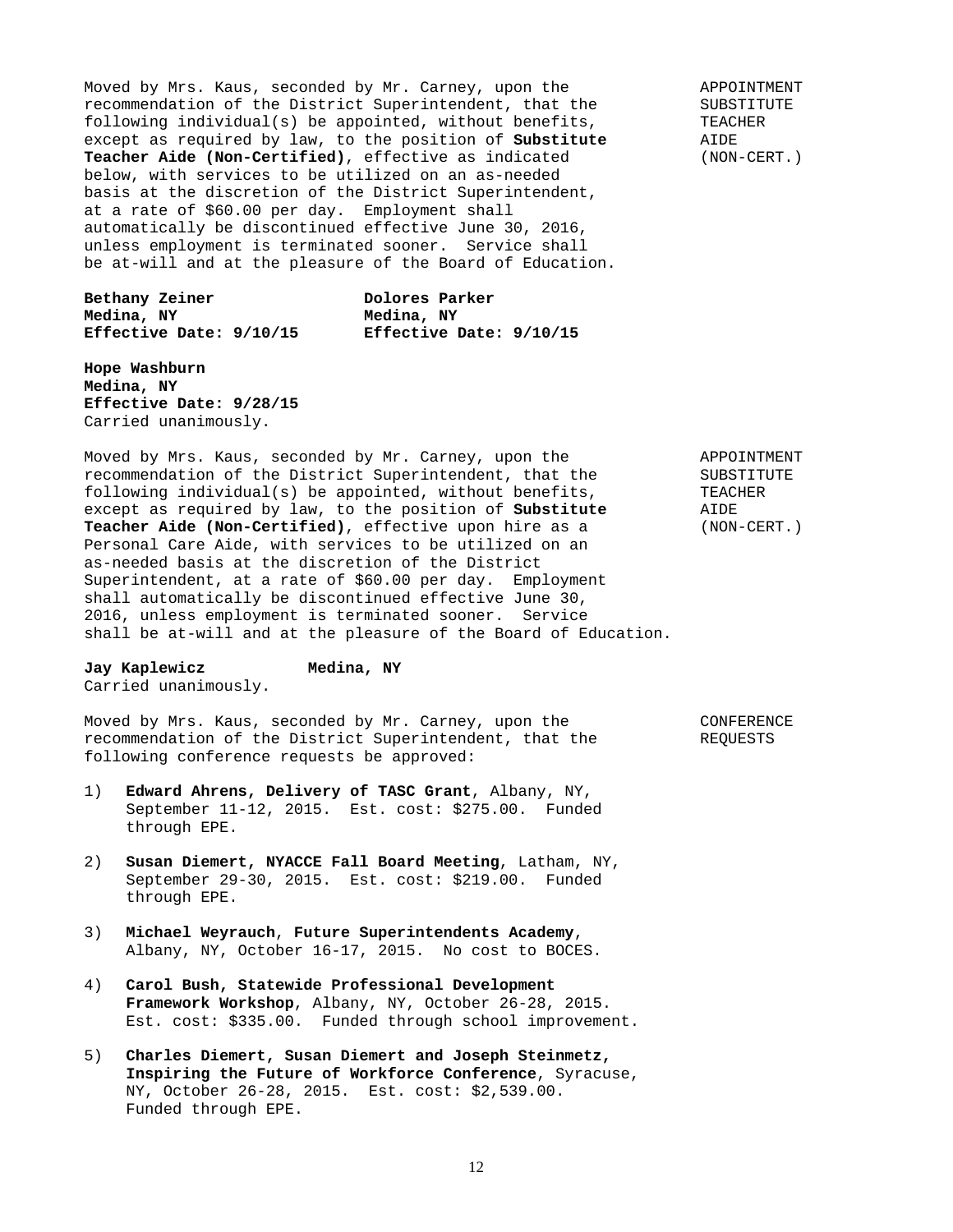- 6) **Scott Bindemann, SkillsUSA Fall Leadership Conference**, Liverpool, NY, November 1-2, 2015. Est. cost: \$520.00. Funded through career and education.
- 7) **Anne Carnahan, Lisa Cook, Robert Glaser, Robert Ihle, Kara Kirk, Ken Polchlopek, and Julie Roloff, SkillsUSA Fall Leadership Conference,** Liverpool, NY, November 1-3, 2015. Est. cost: \$3,730.00. Funded through career and technical education.
- 8) **Nicole Buhr and Heather Cayea, ESSP Annual Conference,**  Corning, NY, November 13-14, 2015. Est. cost: \$524.00. Funded through special education.
- 9) **Wayne Van Vleet, Statewide Health Insurance Consortia Meeting**, Castleton, NY, November 15-16, 2015. Est. cost: \$187.00. Funded through labor relations.
- 10) **Cheryl Herman, NYS Teacher Center Steering Committee Meeting**, Albany, NY, November 16-17, 2015. Est. cost: \$75.00. Funded through teacher center.
- 11) **Michael Weyrauch**, **Future Superintendents Academy**, Albany, NY, November 20-21, 2015. No cost to BOCES.
- 12) **Samuel Castiglione, Developing Professional Level TCI Training Skills**, Ithaca, NY, December 3-4, 2015. Est. cost: \$1,535.50. Funded through special education.
- 13) **Michael Weyrauch**, **Future Superintendents Academy**, Albany, NY, January 8-9, 2016. No cost to BOCES.
- 14) **Michael Weyrauch**, **Future Superintendents Academy**, Albany, NY, February 5-6, 2016. No cost to BOCES.
- 15) **James Atzrott and Darlene Harriger, NYS ProStart Invitational Competition,** Schenectady, NY, February 25-27, 2016. Est. cost: \$894.00. Funded through career and technical education.
- 16) **Michael Weyrauch**, **Future Superintendents Academy**, Albany, NY, April 15-16, 2016. No cost to BOCES.
- 17) **Michael Weyrauch**, **Future Superintendents Academy**, Albany, NY, May 13-14, 2016. No cost to BOCES. Carried unanimously.

Moved by Mrs. Kaus, seconded by Mr. Carney, upon the FIELD recommendation of the District Superintendent, that 50 TRIP students and three adults from Niagara CTEC be approved to travel to Ohio Technical College, OH, on October 6, 2015 at a cost of \$100.00. Carried unanimously.

Moved by Mrs. Kaus, seconded by Mr. Carney, upon the FIELD recommendation of the District Superintendent, that TRIP six students and two adults from Orleans CTEC be approved to travel to the SkillsUSA Fall Leadership Conference in Liverpool, NY, on November 1-3, 2015 at a cost of \$2,380.00. Carried unanimously.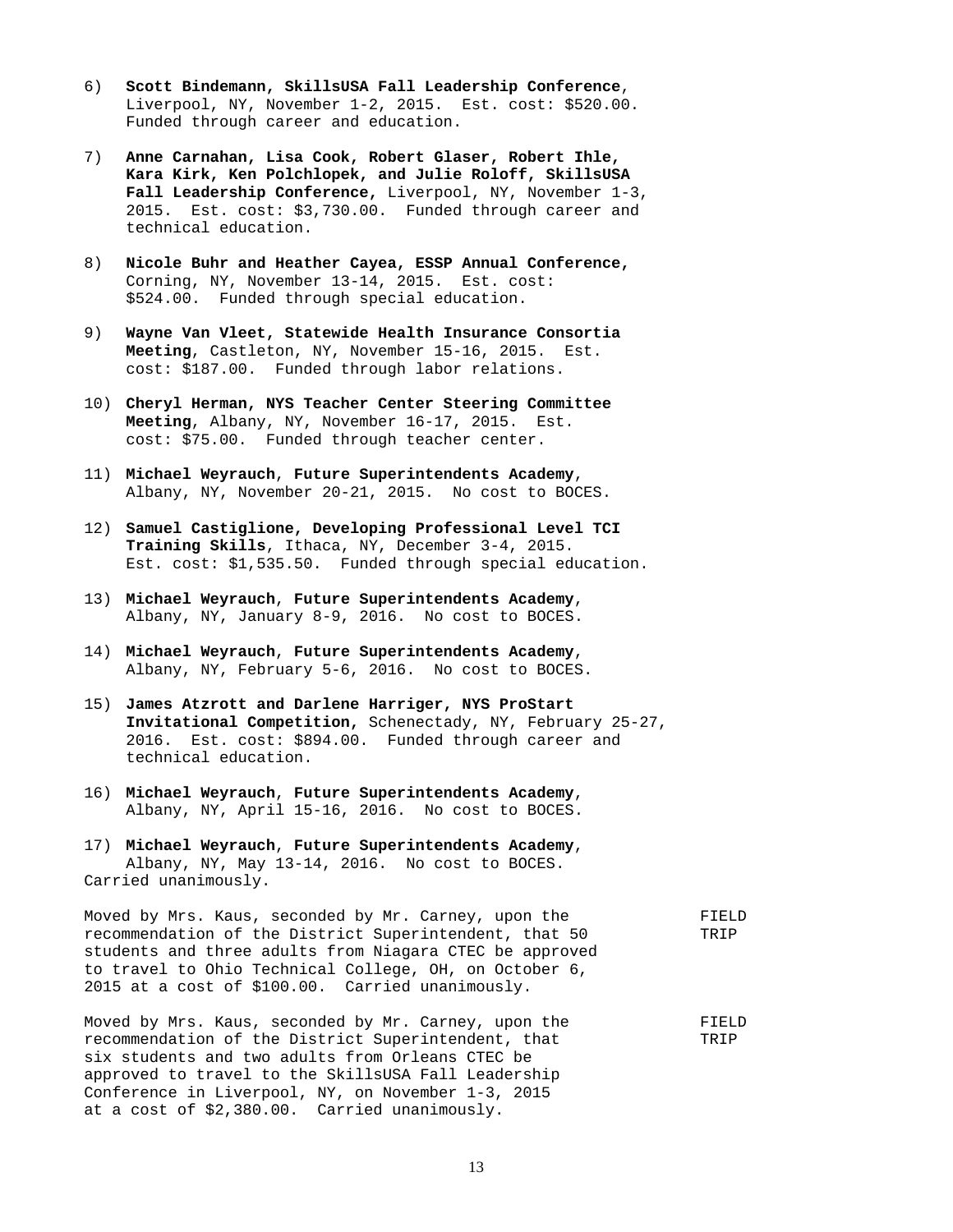| Moved by Mrs. Kaus, seconded by Mr. Carney, upon the<br>recommendation of the District Superintendent, that<br>eight students and four adults from Niagara CTEC be<br>approved to travel to the SkillsUSA Fall Leadership<br>Conference in Liverpool, NY, on November 1-3, 2015<br>at a cost of \$281.97. Carried unanimously.                                                                                                                                                                  | FIELD<br>TRIP                                                          |
|-------------------------------------------------------------------------------------------------------------------------------------------------------------------------------------------------------------------------------------------------------------------------------------------------------------------------------------------------------------------------------------------------------------------------------------------------------------------------------------------------|------------------------------------------------------------------------|
| Moved by Mrs. Kaus, seconded by Mr. Carney, upon the<br>recommendation of the District Superintendent, that<br>80 students and 10 adults from Niagara CTEC be<br>approved to travel to the SkillsUSA Spring Conference<br>and Competition in Syracuse, NY, on April 27-29,<br>2016, at a cost of \$5,352.60. Carried unanimously.                                                                                                                                                               | FIELD<br>TRIP                                                          |
| Moved by Mrs. Kaus, seconded by Mr. Carney, upon the<br>recommendation of the District Superintendent, that<br>five students and two adults from Orleans CTEC be<br>approved to travel to the New York State ProStart<br>Invitational in Schenectady, NY, on February 25-27,<br>2016, at a cost of \$950.00. Carried unanimously.                                                                                                                                                               | FIELD<br>TRIP                                                          |
| Moved by Mrs. Kaus, seconded by Mr. Carney, upon the<br>recommendation of the District Superintendent, that<br>the following individuals receive a \$600.00 stipend<br>for perfect attendance for the 2014-2015 school year:                                                                                                                                                                                                                                                                    | STIPENDS<br>PERFECT<br>ATTENDANCE                                      |
| Teacher Aides<br>Maintenance<br>W. Terry Irwin<br>Dianne Hosmer<br>Carried unanimously.                                                                                                                                                                                                                                                                                                                                                                                                         |                                                                        |
| Moved by Mrs. Kaus, seconded by Mr. Carney, upon the<br>recommendation of the District Superintendent, that<br>the Orleans/Niagara BOCES hereby approves the<br>Memorandum of Agreement, dated October 5, 2015, as<br>submitted, between the Orleans/Niagara BOCES and the<br>BOCES Teachers' Association (BOCESTA), regarding sick<br>leave donations. Carried unanimously.                                                                                                                    | APPROVAL OF<br>MEMORANDUM<br>ΟF<br>AGREEMENT                           |
| Moved by Mr. Carney, seconded by Mrs. Kaus, that the<br>Orleans/Niagara BOCES hereby approves the Building Use<br>Request Form, as submitted, with Royalton-Hartland<br>Central School District, for the use of their high<br>school auditorium on June 14, 2016, and the Board<br>authorizes the District Superintendent to sign the<br>form upon approval of the BOCES' school attorney and<br>containing any revisions as approved by the school<br>attorney. Carried unanimously.           | FACILITY<br>USE<br>APPLICATION<br>WITH<br>ROYALTON-<br>HARTLAND<br>CSD |
| Moved by Mrs. Smith, seconded by Mrs. Woodside, upon<br>the recommendation of the District Superintendent,<br>that the Board of Education approves the revocable<br>license agreement with Macerich Niagara LLC, as<br>submitted, to allow the BOCES to have blood pressure<br>screening tables at the Fashion Outlets Mall in<br>Niagara Falls, NY, at which adult education health<br>occupations students will acquire practical experience,<br>and the Board hereby authorizes the District | LEASE<br>AGREEMENT<br>FOR BLOOD<br>PRESSURE<br>SCREENING<br>TABLES     |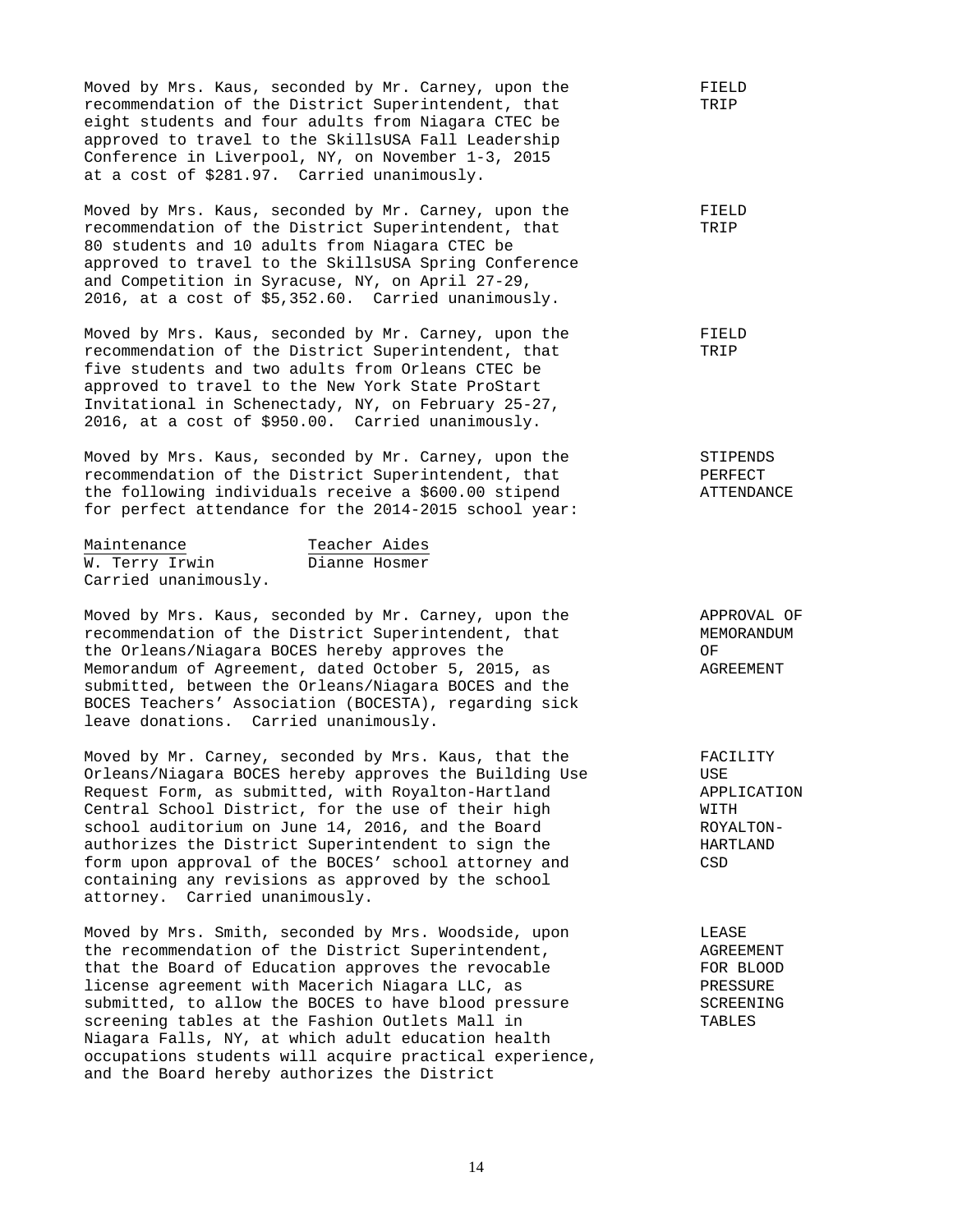Superintendent or his designee to sign the contract upon approval by the school attorney and containing any revisions approved by the school attorney. Carried unanimously.

Moved by Mrs. Kaus, seconded by Mrs. Swearingen, upon LEASE the recommendation of the District Superintendent,<br>that the Board of Education hereby approves the lease  $\overline{M}$ that the Board of Education hereby approves the lease  $\overline{W}$  with  $\overline{W}$  arreement for lease of space to Danielewicz Brothers,  $\overline{W}$  DANIELEWICZ agreement for lease of space to Danielewicz Brothers, The Communist DANIELEWITHERS<br>
term of December 1, 2015 through November 30, 2016, term of December 1, 2015 through November 30, 2016, as submitted, and authorizes the Board President to sign the agreement. Carried unanimously.

Moved by Mrs. Albright, seconded by Mr. Carney, upon APPOINTMENT the recommendation of the District Superintendent, CERT. PROB.<br>
that Roberta Muscarella, North Tonawanda, NY, having MUSCARELLA that **Roberta Muscarella, North Tonawanda, NY,** having professional certification in the area of students with disabilities 7-12 generalist and permanent certification in the area of social studies 7-12, is hereby appointed to probationary status in the tenure area of **General Special Education**, in accordance with the agreement between Orleans/Niagara BOCES and the Orleans/Niagara BOCES Teachers' Association, effective November 2, 2015 through November 1, 2019, at an annual full-time salary of PC 3 (\$46,366) plus master's degree (\$1,200) to be pro-rated. Eligibility for tenure at the end of the probationary period shall be contingent on the employee's attainment of composite or overall Annual Professional Performance Review (APPR) rating of either "effective" or "highly effective" in three (3) of the preceding four (4) years. Additionally, if the employee receives a composite or overall annual APPR rating of "ineffective" in the final year of the probationary period, then she shall not be eligible for tenure at that time. Carried unanimously.

Moved by Mrs. Albright, seconded by Mr. Carney, upon and APPOINTMENT<br>the recommendation of the District Superintendent, and MON-CERT. the recommendation of the District Superintendent,<br>that Jocelyn Brehm, Niagara Falls, NY, be appointed to PROB. that **Jocelyn Brehm, Niagara Falls, NY,** be appointed to the position of **Teacher Aide (Special Education)**, to  $J$ . BREHM serve a 52-week probationary period, effective October 13, 2015, at an annual full-time salary of \$11,022.00 to be pro-rated. Carried unanimously.

Moved by Mrs. Albright, seconded by Mr. Carney, upon APPOINTMENT the recommendation of the District Superintendent,  $N = N(1 - 1)$  NON-CERT.<br>that Gail Urtel, Lockport, NY, be appointed to the  $N(0)$  PROB. that Gail Urtel, Lockport, NY, be appointed to the position of **Teacher Aide (Non-Special Education)**, to G. URTEL serve a 52-week probationary period, effective October 30, 2015, at an annual full-time salary of \$11,022.00 to be pro-rated. Carried unanimously.

Moved by Mrs. Albright, seconded by Mr. Carney, upon APPOINTMENT the recommendation of the District Superintendent, NON-CERT. that **Susan Parker, Lockport, NY,** be appointed to PROB. probationary status in the civil service position of S. PARKER **1.0 FTE Certified Occupational Therapy Assistant,** to serve a 52-week probationary period, effective October 15, 2015, at an annual full-time salary of \$34,500.00 to be pro-rated. Carried unanimously.